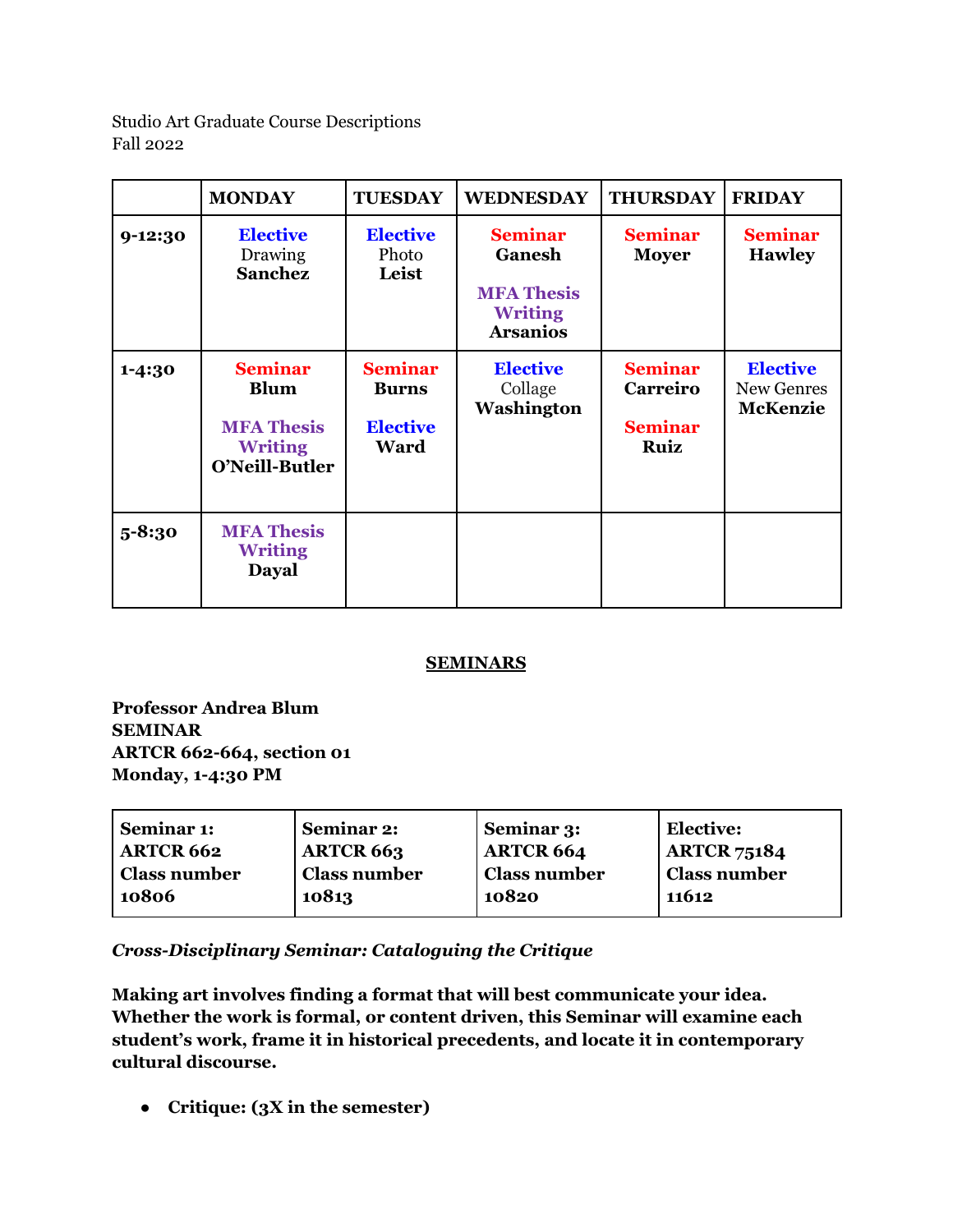Each week a student will present new work and source material that they find relevant to their process, interests and ideology.

The source material will be shared with the class one week in advance and be part of the discussion.

*Example of source material: art, lectures, essays, films, performance, dance, articles, TED talks, etc.*

- **● The presentation will include an essay that discusses the work's relationship to the source material assigned.**
- **Catalogue:** Re-cap Following the presentation, the critical issues and references will be researched and catalogued, along with documentation of the presentation. This will serve as a personal source book for future study.
- Note: I will assign additional material throughout the semester as it relates to the discussion and work being shown in class.

## **Course expectations:**

To develop a critical analysis of one's own work within a larger socio-political context. To learn to differentiate style from content and analyze the visual language for both. To objectively analyze the work of others

To broaden references to include other disciplines & areas of study

To have a comprehension of the historical contexts for the work.

To develop research methods to support one's interests.

To develop verbal and written skills as it relates to one's own work and the work of others

**Professor A.K. Burns SEMINAR ARTCR 662-664, section 03 Tuesday, 1-4:30 PM**

| Seminar 1:       | Seminar 2:          | Seminar 3:          | <b>Elective:</b>    |
|------------------|---------------------|---------------------|---------------------|
| <b>ARTCR 662</b> | <b>ARTCR 663</b>    | <b>ARTCR 664</b>    | <b>ARTCR 75184</b>  |
| Class number     | <b>Class number</b> | <b>Class number</b> | <b>Class number</b> |
| 10807            | 10814               | 10821               | 11613               |

This seminar will build an exquisite corpse of thought and practice that examines the role of the body in contemporary art. Reconfiguring our perceptions of the interior and exterior territories of the body as materially, socially, culturally and politically contingent—this course will explore a broad range of topics such as capitalism, labor, ableism, prosthesis, athletics, technology, science fiction, spirituality, race, gender and sexuality. This course centers on critique that emphasizes a deeper exploration of process in the development of new works, incorporating discussions of texts, shared meals, and writing exercises. In keeping with the corporeal thread of this course you may be asked to go see exhibitions, live performances or in-person lectures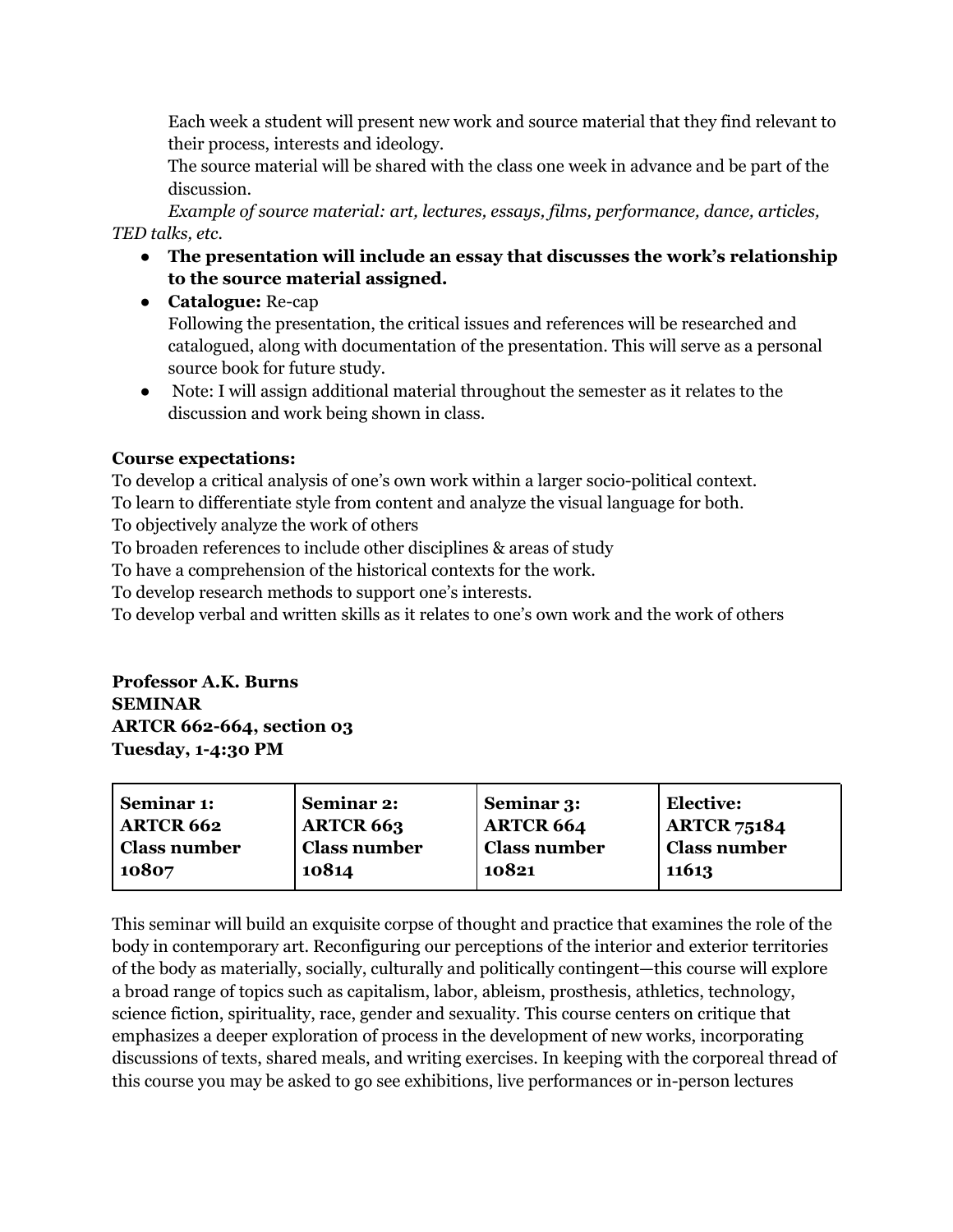outside of class time. This course has an interdisciplinary structure and students may work within any medium.

## **Professor Joel Carreiro SEMINAR ARTCR 662-664, section 06 Thursday, 1-4:30 PM**

The central function of the seminar is to review student work and provide relevant feedback and criticism. We will assume an anthropological view of culture in which all types of creative activity may be of interest, including craft, design, folk and vernacular forms as well as the usual suspects considered within Western High Art.

Each student will show work at least twice during the semester in 45 minute critiques. Additionally students will be paired and each will be responsible for providing a review/pitch of their partner`s work, developed from mutual studio visits and discussions throughout the semester.

"State of the Art" written statements will also be required, each student focusing on their current interests, intentions, goals and influences.

Readings will be suggested by the students in the class and by myself.

Museum and gallery exhibitions related to student work and readings will be discussed. The final paper may be from one to three sentences long: using another field or combination of endeavors as model, answer the question - As an artist I am most like…

## **Professor Chitra Ganesh SEMINAR ARTCR 662-664, section 04**

**Wednesday, 9am - 12:30pm**

| Seminar 1:       | <b>Seminar 2:</b>   | Seminar 3:       | <b>Elective:</b>    |
|------------------|---------------------|------------------|---------------------|
| <b>ARTCR 662</b> | <b>ARTCR 663</b>    | <b>ARTCR 664</b> | <b>ARTCR 75184</b>  |
| Class number     | <b>Class number</b> | ' Class number   | <b>Class number</b> |
| 10808            | 10815               | 10822            | 11614               |

This seminar is designed to help students develop their studio practice with a focus on deepening the engagement with the material and art histories that animate their specific interests and projects. We will consider how building a research process of visual and textual histories can provide a vital anchor in one's studio process, material experimentation, and ideas.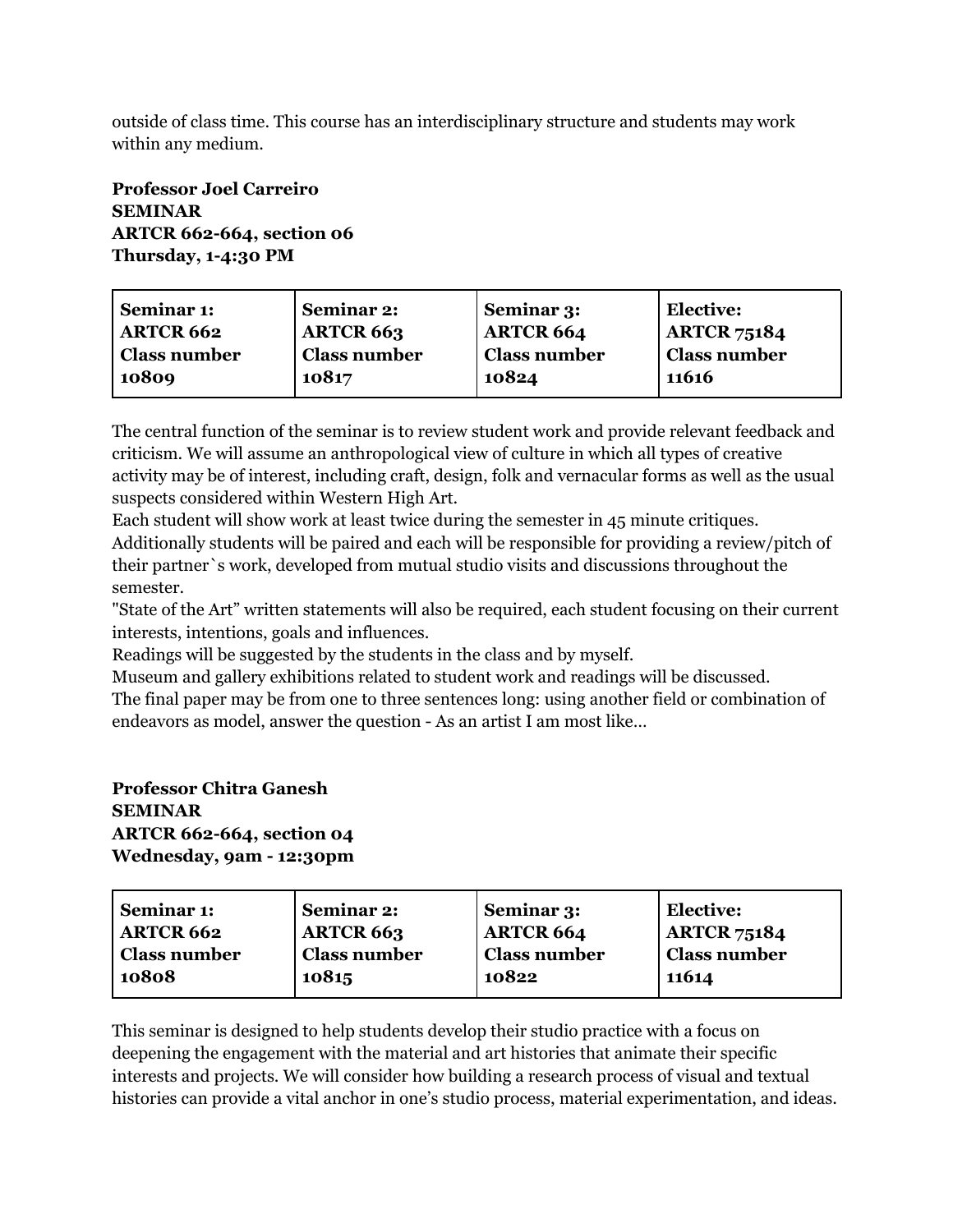The goal of this class is to build a more capacious studio practice that allows you to identify formal / pictorial approaches for the questions which you are asking in your work and of the world. We will examine our patterns and challenges in the studio, and use the framework of the class, via individual meetings, discussions, readings and lectures, as a point of departure - to move beyond your comfort zone, giving ourselves permission to investigate an expanded set of ideas and materials in order to further cultivate your process. Frameworks such as decolonized and alternate art histories, feminism and queer politics will be discussed, and there will be a focus on the contemporary praxis of artists who are based/from outside the US.

I will work with each of you to come up with individualized goals or questions for your work that you would like to answer this semester. You will develop an ongoing body of work or a new project, and each student will present their work twice during the term, in some version of a mid and end of semester group viewing and critique. Alongside this, we will have group engagement during discussions and the first hour of class to share work, present research, read together, and exchange ideas with one another.

**Professor Anthony Hawley SEMINAR: Imperfect Cinemas ARTCR 662-664, section 05 Friday, 9 AM - 12:30 PM**

| Seminar 1:          | Seminar 2:          | Seminar 3:       | Elective:           |
|---------------------|---------------------|------------------|---------------------|
| <b>ARTCR 662</b>    | <b>ARTCR 663</b>    | <b>ARTCR 664</b> | <b>ARTCR 75184</b>  |
| <b>Class number</b> | <b>Class number</b> | 'Class number    | <b>Class number</b> |
| 10810               | 10816               | 10823            | 11615               |

This seminar focuses on the development of student work in conversation with contemporary strategies in and around the moving image. What constitutes a "counter" or "imperfect" cinema? In what ways might it disrupt dominant modes of image production? How do these practices reconfigure our pasts, presents and futures? Weekly readings and screenings (some in conjunction with the Hunter Moving Image Alliance) will inform our understanding of a wide variety of cinematic engagements as we consider these questions and many more.

Class time will be split between critique of student work and discussion of screenings and writings. Discussion will be focused on analyzing how particular films and video pieces operate, their conceptual framework, and the critical poetics of pieces. While the "Imperfect" in the title refers to the historical cinema of Cuba and Brazil in the 1970s, it also refers to the wide range of material viewed, from American zombie films to historically anti-colonial works and selections from contemporary filmmakers across the planet staging critique.

Over the course of the semester, students will twice present their own projects for critique as well as present numerous "engagements"—prompts that invite experimental responses to weekly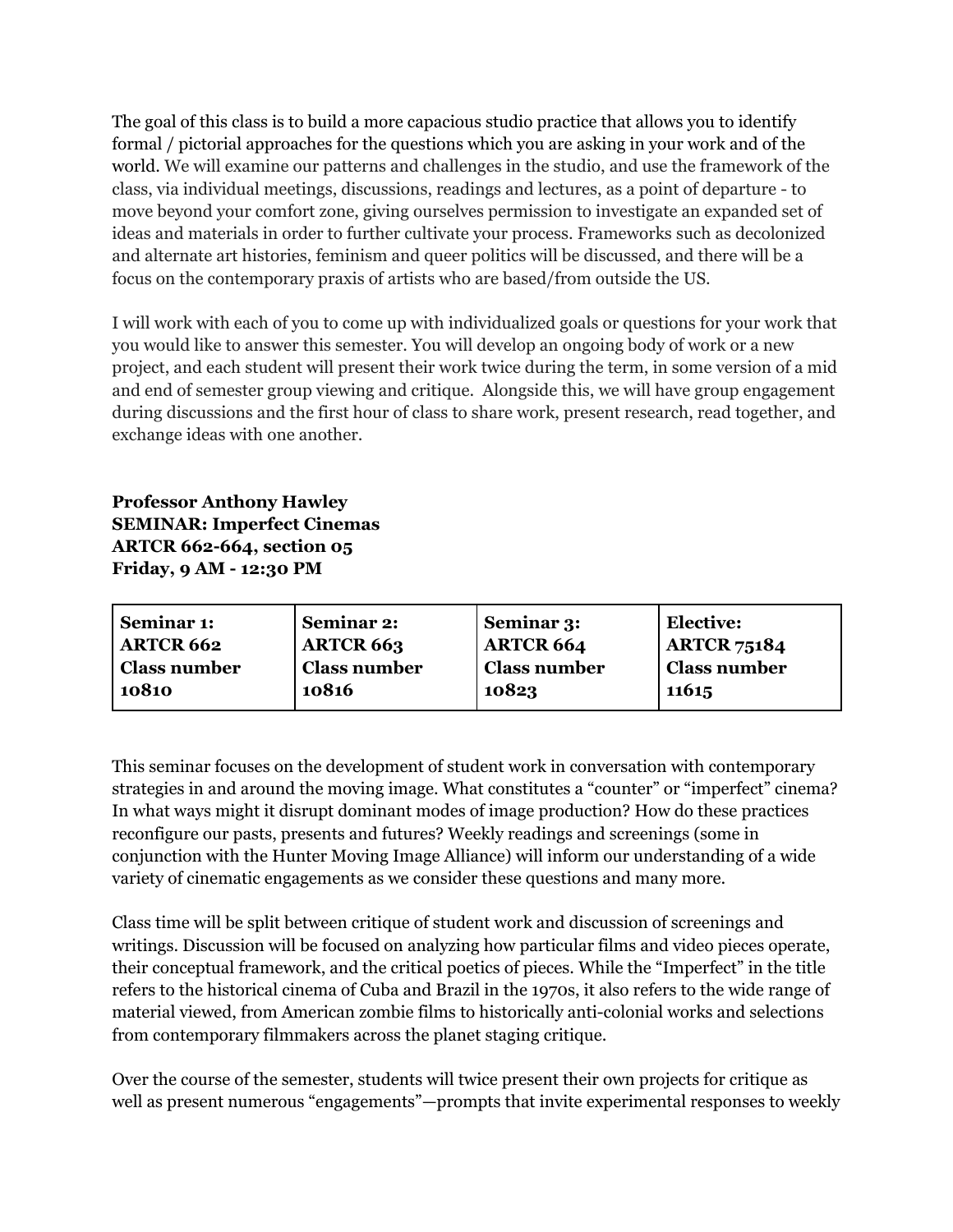texts. Certain films may also frame a particular week's approach to class structure. Students in this course may work in any medium but should have an express interest in pursuing a deeper critical understanding of moving image work in relationship to their practice.

**Professor Carrie Moyer SEMINAR: Agency ARTCR 662-664, section 07 Thursday, 9 AM - 12:30 PM**

| Seminar 2:          | Seminar 3: | <b>Elective:</b>                        |
|---------------------|------------|-----------------------------------------|
| <b>ARTCR 663</b>    |            | <b>ARTCR 75184</b>                      |
| <b>Class number</b> |            | <sup>l</sup> Class number               |
| 10818               | 10825      | 11617                                   |
|                     |            | <b>ARTCR 664</b><br><b>Class number</b> |

This seminar will challenge students to situate their own art practices within the larger social and political context beyond the academy. We will consider how artistic agency and meaningful engagement might be used to illuminate, question and disrupt the complex, often contradictory, positions artists occupy in contemporary culture. The central concept of this seminar is that our art develops from the experience of our own hybrid identities, formed through nuanced conjunctions of class, race, ethnicity, gender and sexuality.

Students can expect at least two group critiques of their work. In addition to maintaining their independent studio practice, students will be charged with creating one public intervention. Assigned readings will include texts by Saidiya Hartman, Cathy Park Hong, Catherine Lord, Mira Schor, Isabel Wilkerson and others. Pairs of students will be assigned to lead discussion of each reading. Three writing projects will also be assigned. A focused, energetic studio practice, active participation in critique and discussion as well as good citizenship form the baseline for success in this course.

Artists of all disciplines are welcome.

**Professor Alan Ruiz SEMINAR ARTCR 662-664, section 08 Thursday, 1 - 4:30 PM**

| Seminar 1:       | Seminar 2:          | Seminar 3:          | <b>Elective:</b>    |
|------------------|---------------------|---------------------|---------------------|
| <b>ARTCR 662</b> | <b>ARTCR 663</b>    | <b>ARTCR 664</b>    | <b>ARTCR 75184</b>  |
| Class number     | <b>Class number</b> | <b>Class number</b> | <b>Class number</b> |
| 10812            | 10819               | 10826               | 52634               |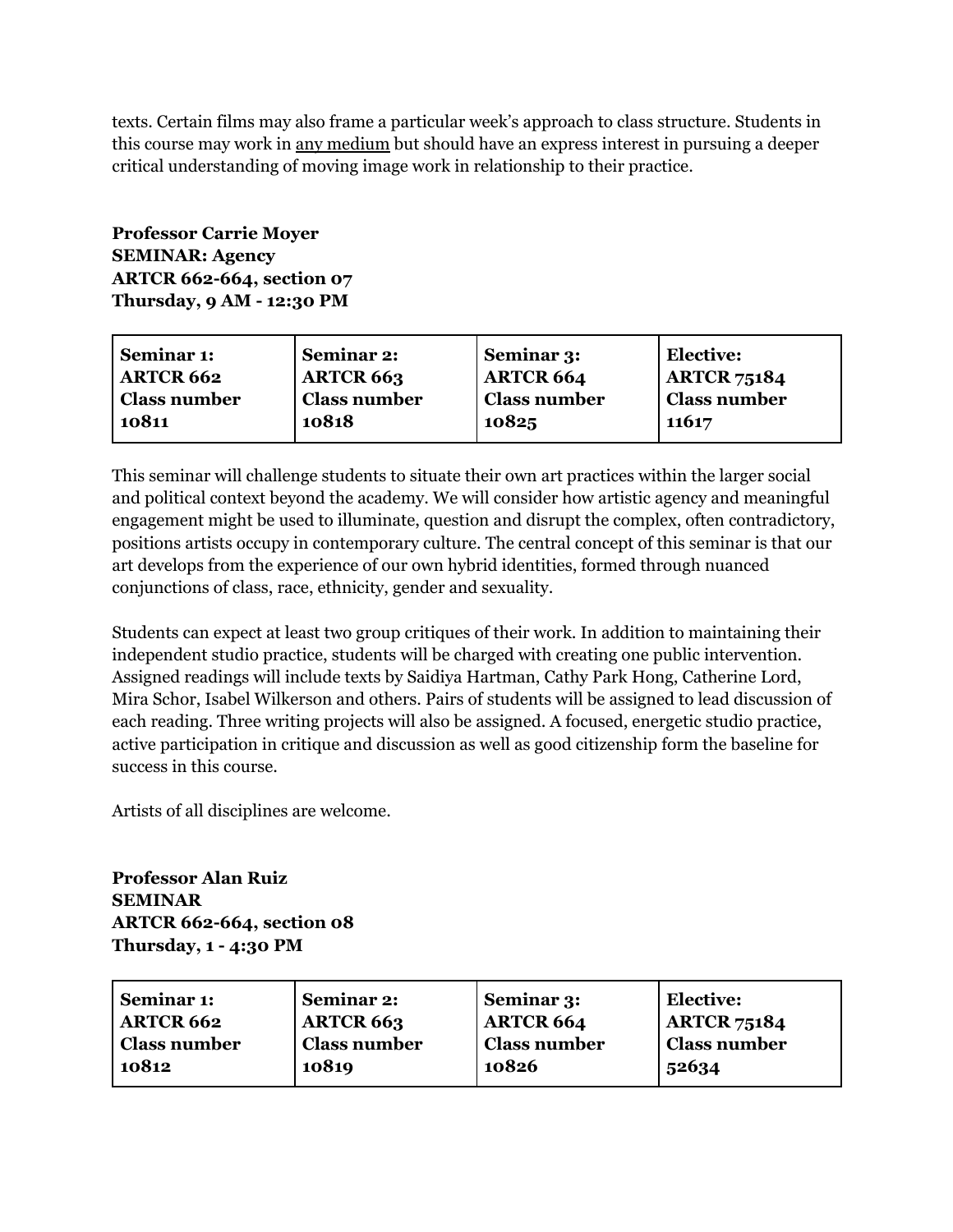This course will consider the relations between authorship and authority, between what an individual brings into a group and what a group puts into the individual. Informed by open systems theory, psychoanalysis, and group dynamics, we will explore the experience and encounter of a work of art as a group. In both content and form, our seminar will consider the collective encounter of the group critique as a method of understanding not what a work of art is about, but what it *does*.

How do artworks authorize certain individuals and deauthorize others? How is taste both socially constructed and informed by one's subject position? Our investigation into one another's work will be nourished by reading, writing, and visits to see art together. We will consider the meaning of "group" work under the neoliberal mandate for individuality but also against the romance of community that often minimizes difference within collective practice. This course engages experiential learning and is open to artists of all disciplines.

#### **ELECTIVES**

**Professor Reiner Leist ELECTIVE: Photography Project ARTCR 75153, class number 13432 Tuesday, 9 AM - 12:30 PM**

Imagine you are watching a tennis match and the split second of the ball touching the racket represents the exposure of a photograph. Who gets to be on the court? Who is watching and what is at stake? What form does the relationship of the players, the audience, the ball and court describe? What preparations influenced the form?

The resulting form is unpredictable and prescribed at the same time. This conversation welcomes all media and practices. A semester long project with one central layer of photographic practice can be helpful. Aspects of the historical relationship between painting and photography will be addressed. Students will have the opportunity to present and discuss their work in the group forum. We will give particular attention to the biographical layer of the art making process as well as the factor time. Technical instruction, visiting scholars, artists and field trips are planned. Readings and assignments aim at illuminating the various layers of the photographic layer of work. Discussions will address the aesthetic, representative, technological and political functions of work made. Mode of instruction will be in-person, occasionally remote. Darkroom and lab access at 205 Hudson Street.

## **Professor Dave McKenzie ELECTIVE: Minor Gestures/Speculative Encounters ARTCR 75134, class number 11321 Friday, 1-4:30 PM**

*Minor Gestures/Speculative Encounters* is an elective that borrows its concept from Erin Manning's book, *Minor Gestures.* The class intends to make space for works that are slow, ephemeral, itinerant, event based or otherwise genre resistant. As the minor gesture is a slippery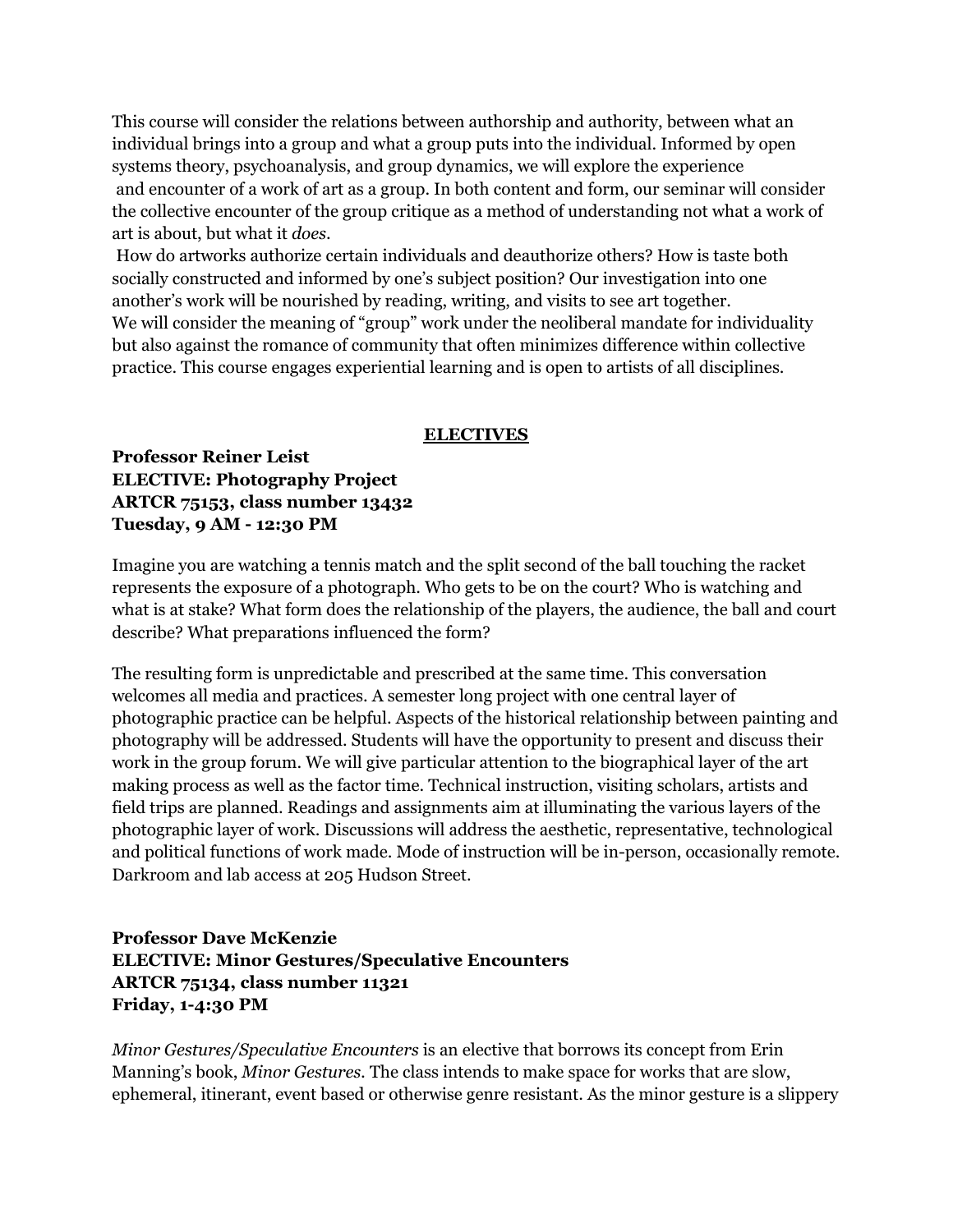and debatable concept students may approach the class through any medium but space will be made for works that are research focused, time based, or hyphenate. First attempts are encouraged. Through readings, discussion, and in progress presentations students will be asked to define this concept for themselves and look past dominant forms and readings of work. By semester's end students will have produced a work that is not necessarily finished but is as Manning writes "[produced] in the mode of speculative pragmatism."

**Professor Juan Sanchez ELECTIVE: Drawing ARTCR 75182, class number 11587 Monday, 9 AM - 12:30 PM**

This elective/studio course will examine visual, conceptual, experiential, and presentational possibilities in drawing.

We will investigate several approaches to drawing as an infinitely progressive evolving visual language and process. This course will set in motion individual and collaborative drawing sessions, assignments and group critiques and discussions. We will be focusing and experimenting on the creative and formal presentation of drawing as image, text, sound, corporal, emotive and conceptual expression through individual/collaborative work.

Mediums such as pencils, charcoal, oil pastels, oil sticks, inks, paint as well as non-traditional wet and dry mediums will be used to experiment, create, and explore concepts, formats, methods, and techniques on paper and//or other receptive surfaces. There will be individual and collaborative presentations/group critiques during the semester. Students are expected to engage in group critiques, discourses, presentations, and collaborative work as well as write critical statements and summaries after each seminar session.

**Professor Nari Ward ELECTIVE ARTCR 75190, class number 57864 Tuesday, 1-4:30 PM**

#### *CONTEXTURE RECONFIGURATIONS AND CARE*

What does the visible offer for us to consider and how does a formation of impressions limit our understanding of the things we view. We will examine the ways in which our vision is informed with attention to aspects of entropy and surface aesthetics. How does care give us a place to start and is a powerful force for understanding. This elective will primarily conduct in-depth critiques of the work of individual students. There will be in-depth analysis by the group with required critiques, student presentations, and visiting artist discussions.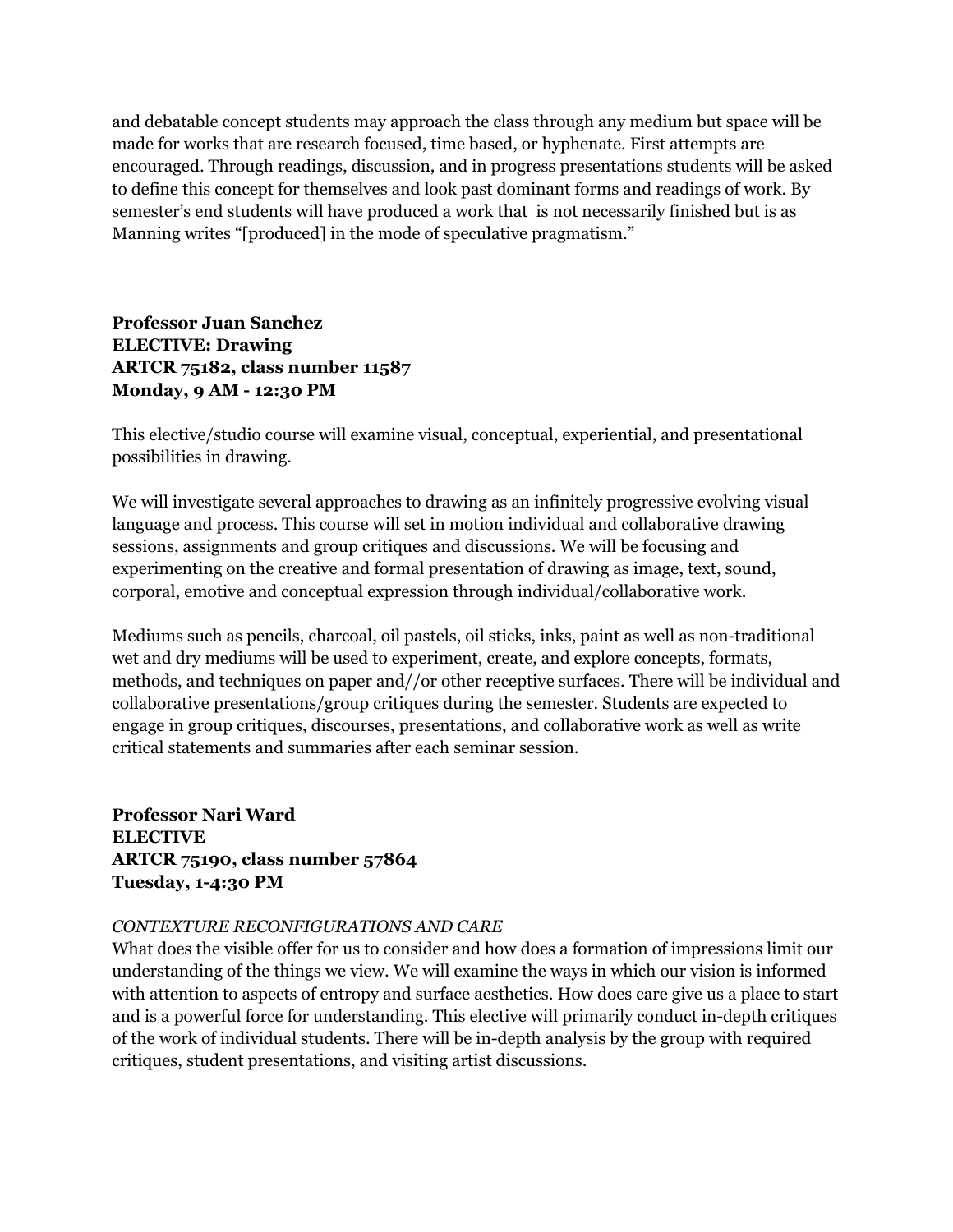# **Professor Cullen Washington ELECTIVE: Reuse Repurpose Cut Torn and Copied…Its All Fodder. ARTCR 75100, class number 58177**

Wednesday, 1 - 4:30 PM

Often as a response to volatile realities, collage is a discipline that seems to put the pieces back together. It has a transformative power that combines disparate remnants of the surroundings to provide a complex clarity to misunderstood people and environments. It can also be a strong arm of propaganda and politics to undermine social hierarchies in the wake of war and social turmoil. In this course we will explore the varied ways collage can be a dynamic biographical and geographical document and form unique collaborations between meanings, materials and disciplines. We will view such artist as Ebony Patterson, Chris Ofili, Nathaniel Mary Quinn, Mark Bradford, Njideka Akunyili Crosby, Mickelane Thomas, the Italian décollage artists, Hannah Höch, Picasso, Robert Rauschenberg, Kurt Schwitters, Dada artists and LA artists active after the Watts riots and others.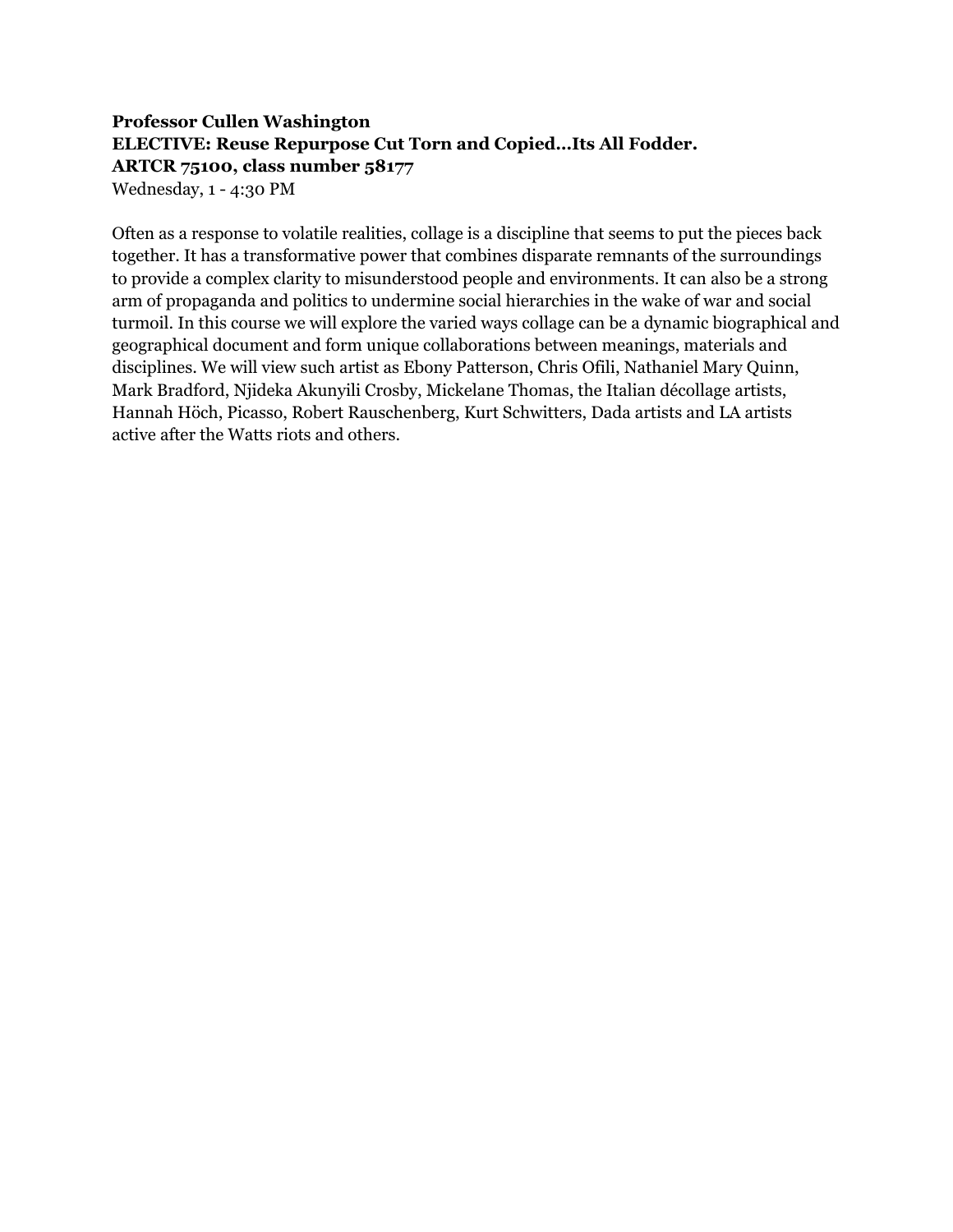## **TUTORIALS**

| Professor                 | <b>Section</b><br># | <b>Tutorial 1:</b><br>ARTCR 614,<br>class number: | <b>Tutorial 2:</b><br><b>ARTCR 615,</b><br>class number: | <b>Tutorial 3:</b><br><b>ARTCR 616,</b><br>class number |
|---------------------------|---------------------|---------------------------------------------------|----------------------------------------------------------|---------------------------------------------------------|
| Nadia Ayari               | 17                  | 11539                                             | 11557                                                    | 11575                                                   |
| <b>Tamy Ben-Tor</b>       | 03                  | 11543                                             | 11561                                                    | 11579                                                   |
| <b>Andrea Blum</b>        | 02                  | 11542                                             | 11560                                                    | 11578                                                   |
| A.K. Burns                | 04                  | 11544                                             | 11562                                                    | 11580                                                   |
| <b>Joel Carreiro</b>      | 05                  | 11545                                             | 11563                                                    | 11581                                                   |
| <b>Lisa Corinne Davis</b> | 11                  | 11533                                             | 11551                                                    | 11569                                                   |
| <b>Chie Fueki</b>         | 01                  | 11541                                             | 11559                                                    | 11577                                                   |
| <b>Chitra Ganesh</b>      | 08                  | 11548                                             | 11566                                                    | 11584                                                   |
| <b>Jules Gimbrone</b>     | 14                  | 11536                                             | 11554                                                    | 11572                                                   |
| <b>Anthony Hawley</b>     | 16                  | 11538                                             | 11556                                                    | 11574                                                   |
| Valerie Jaudon            | 06                  | 11546                                             | 11564                                                    | 11582                                                   |
| <b>Reiner Leist</b>       | 07                  | 11547                                             | 11565                                                    | 11583                                                   |
| <b>Dave McKenzie</b>      | 09                  | 11549                                             | 11567                                                    | 11585                                                   |
| <b>Carrie Moyer</b>       | 15                  | 11537                                             | 11555                                                    | 11573                                                   |
| <b>Juan Sanchez</b>       | 10                  | 11532                                             | 11550                                                    | 11568                                                   |
| Nari Ward                 | 12                  | 11534                                             | 11552                                                    | 11570                                                   |
| <b>Cullen Washington</b>  | 13                  | 11535                                             | 11553                                                    | 11571                                                   |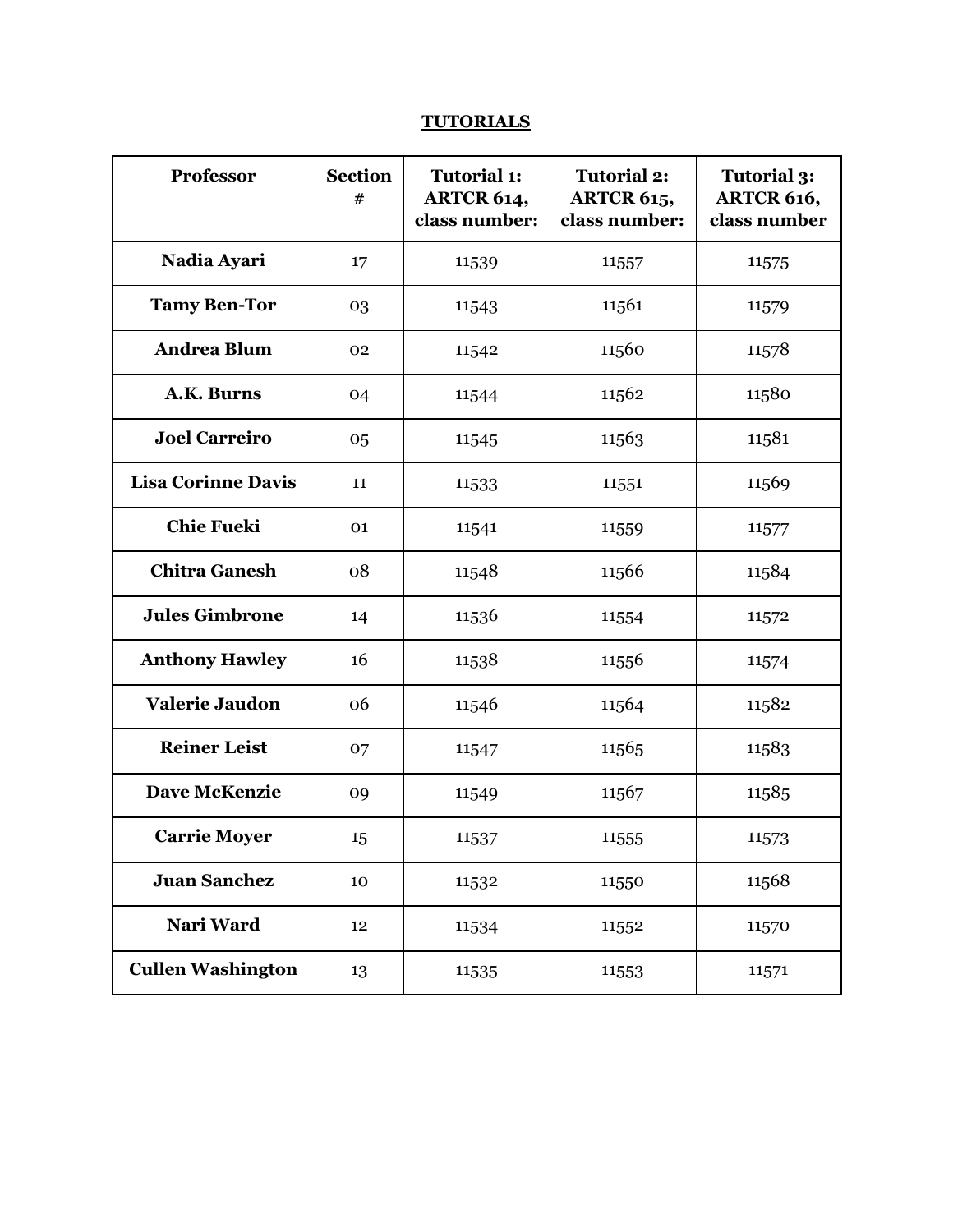#### **THESIS**

Students in thesis should register for BOTH:

## **MFA Thesis Exhibition**

ARTCR 79100, class number 13918

and

## **MFA Thesis Writing**

| Professor Lauren O'Neill-Butler | Professor Mira Dayal    | <b>Professor Mirene Arsanios</b> |
|---------------------------------|-------------------------|----------------------------------|
| ARTCR 79200, section 001,       | ARTCR 79200, section    | ARTCR 79200, section 003,        |
| class number 11594              | 002, class number 11595 | <b>Class number TBD</b>          |
| Monday, 1-4:30 PM               | Monday, 5-8:30 PM       | Wednesday, 9 AM - 12:30 PM       |

MFA Thesis is two 3-credit courses that split the thesis work into two complementary parts: thesis exhibition and thesis paper.

## **MFA Thesis Exhibition**

The STUDIO component of the MFA Thesis is very similar to any other tutorial, except that the focus is entirely on the completion of the work for the thesis exhibition. Students establish a schedule of one-on-one meetings with their advisors. Depending on the student's needs, meetings often become more frequent as the exhibition gets closer. You may also share drafts of your paper with your thesis advisor, especially since they sign off on the completion of your paper.

Note: It's a good idea to schedule a meeting with your advisor at the end of the semester BEFORE your thesis semester.

## **MFA Thesis Writing**

The WRITING component of the MFA thesis will be run as a class, rather than individual tutorials. Students are expected to attend class every week. Students will research and write a 10-15 page thesis paper that will be workshopped and critiqued in class. Successful completion of this thesis paper is required for graduation.

In addition, various types of writing useful to professional artists will be discussed in class. Students will produce an artist statement by the end of the semester.

At the end of the semester, thesis papers are submitted to the college and eventually posted online where they become widely accessible. At this phase, the thesis advisor will also formally sign off on the paper. At minimum, the thesis advisor should review this final draft before it is submitted to the college. However you may also share earlier drafts of your paper with your thesis advisor for comments throughout the semester, in addition to the input from the writing faculty and classmates. Please discuss expectations with your advisor as you begin writing.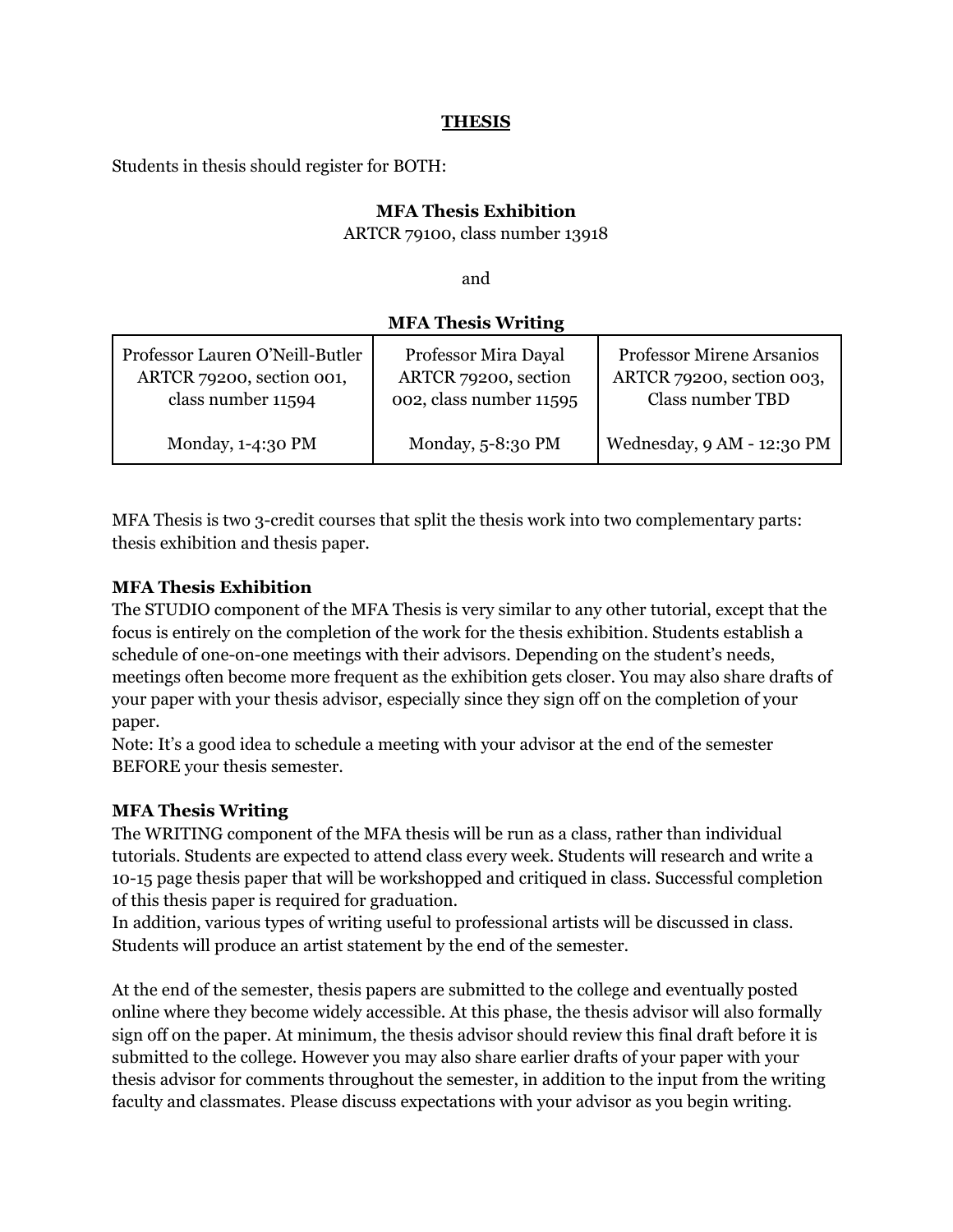## **Professor Lauren O'Neill-Butler ARTCR 79200, section 001, class number 11594 Monday, 1-4:30 PM**

This course provides students with writing as a professional tool to critically engage one's own work as part of one's studio practice and to be able to adequately present to an audience what informs and drives the thesis work, and how it is situated within the larger contemporary field. Through a few short writing exercises and reading of other artists' writings, this class will encourage creative and innovative writing strategies to support students to find a voice in relation to their own work, to clarify their ideas, and to contextualize their work. Students will also learn to write for supporting their professional practice, including grant and fellowship proposals, artist statements, artist bios, and CVs.

## **Professor Mira Dayal ARTCR 79200, section 002, class number 11595 Monday, 5-8:30 PM**

Writing is a mode of thinking; by writing about your work, you will clarify and specify your ideas about and within your practice. You may also develop useful habits and methods for reflecting on your work in the future.

The thesis paper is an opportunity to frame your work for yourself and for future readers. It is a document of how you see your work at this particular time. It may be something you continue to edit and repurpose for practical purposes such as grant applications. It is also an exercise in more precisely articulating your intentions while addressing the work itself. It is a chance to look deeper inward, figuring out motivations, and to look farther outward, considering how the work relates to things beyond you or your studio.

In this course, we will work through a range of written and spoken, independent and collaborative, fun and formal exercises that will help you articulate central questions and ideas in your practice, and then bring your answers together in the thesis paper.

## **Professor Mirene Arsanios ARTCR 79200, section 00, class number TBD Wednesday, 9 AM - 12:30 PM**

This course is designed to guide students towards the creation and completion of a final thesis paper in which they learn to articulate the relationships between theory and practice present in their own creative work. Through a series of writing workshops, close readings of artists' texts, and targeted discussions of key literary and critical concepts, students will encounter strategies for building and refining a context for their own work within the field of contemporary art—notably by generating language that specifically and accurately reflects their artistic intentions. Course projects such as an annotated bibliography, presentation of a core text, and a series of collaborative activities—namely, peer interviews and studio visits—will lead toward the